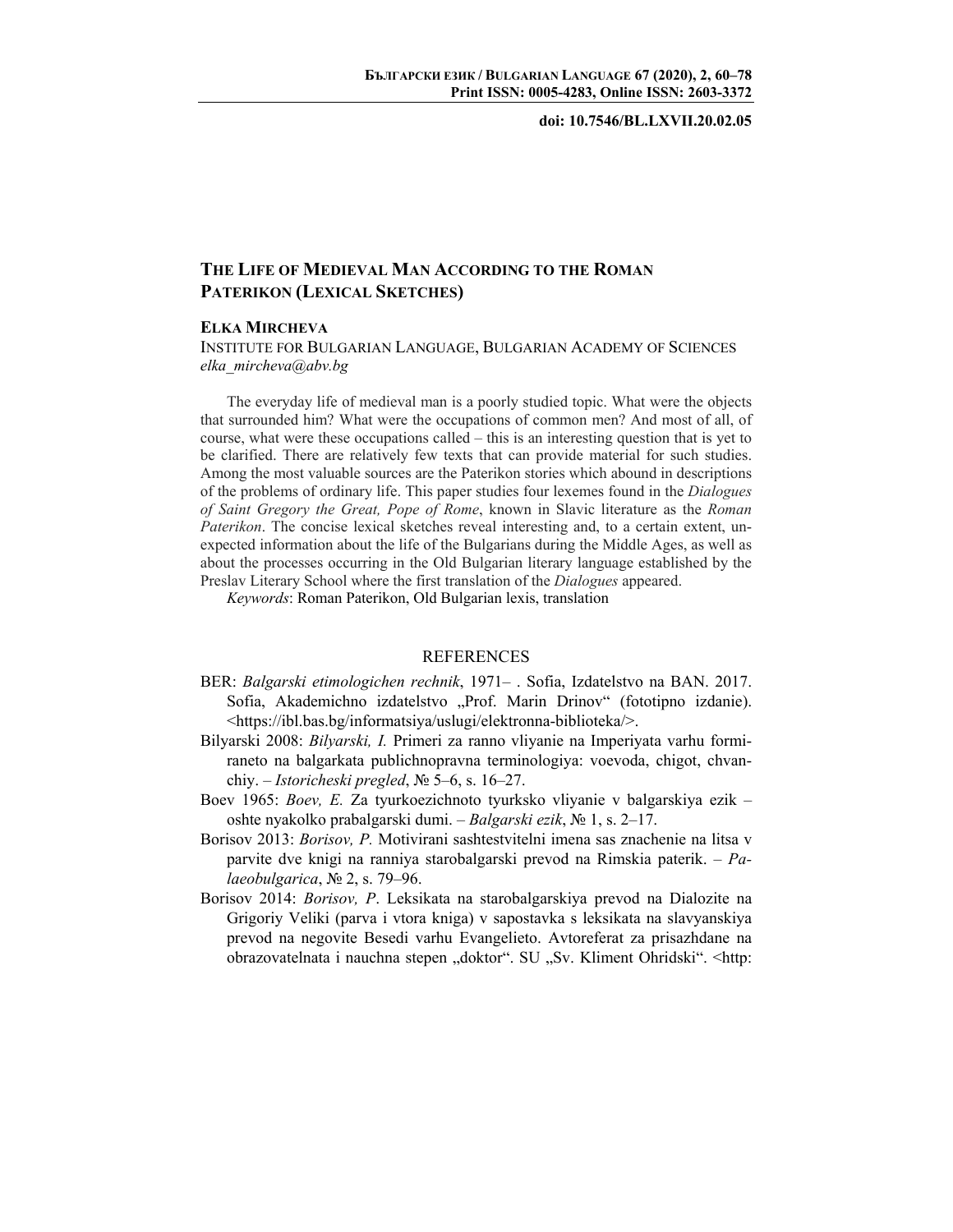//digilib.nalis.bg/xmlui/handle/nls/22129/browse?rpp=20&sort\_by=1&type=titl e&offset=40&etal=-1&order=ASC>.

- Borisov 2016: *Borisov, P.* Motivirani sashtestvitelni s abstraktno znachenie v parvite dve knigi na ranniya prevod na Rimskiya paterik. – *Palaeobulgarica*, № 3, s. 103–119.
- Bury 1911: *Bury, J. B.* The Imperial Administrative System in the Ninth Century with a Reviset Text of The Kletorologion of Philotheos, 1911. London, Oxford University Press. <https://archive.org/details/imperialadminist00buryrich/page/ n8/mode/1up>.
- Diddi 2000: *Diddi, C.* Dialogi di Gregorio Magno della versione atico-slava. Salerno: Europa Orientalis.
- Diddi 2001: *Diddi, C.* Paterik Rimskii. Dialogi Grigoria Velikogo v drevneslavyanskom perevode. Moskva, Indrik.
- Lampe 1961: *Lampe, G. W. H.* A Patristic Greek Lexicon. Oxford, Clarendon Press. <http://byzantinorossica.org.ru/>.
- Miklosich: *Miklosich, F*. Lexicon palaeoslovenico-graeco-latinum, 1862–1865. Vindobonae: Guilelmus Braumueller. <http://byzantinorossica.org.ru/>.
- Mircheva 2018: *Mircheva, E.* Tsennite svedeniya za balgarskata istoriya v zhitieto na edin malko poznat svetets v balgarskata knizhnina. – *Balgarski ezik*, № 4, s. 73–91.
- Mircheva 2019: *Mircheva, E*. Kam vaprosa za prabalgarskata voenna titulatura. In: *Dokladi ot Mezhdunarodnata godishna nauchna konferentsiya na Instituta za balgarski ezik "Prof. Lyubomir Andreychin"*. Sofia, Izdatelstvo na BAN "Marin Drinov", s. 122–131.
- RBE: *Rechnik na balgarskia ezik.* <https://ibl.bas.bg/rbe/>.
- Reinhart 2009: *Reinhart, J.* Wieviele Übezetzer hatte das altkirchenslawische Römische Paterikon. – In: *Text – Sprache – Grammatik. Slavisches Schrifttum der Vormoderne: Festschrift für Echard Weiher*. München – Berlin, pp. 169–184.
- SJS: *Slovník jazyka staroslovĕnského*. Praha. <http://byzantinorossica.org.ru/>.
- Slavova 2010: *Slavova, T.* Vladetel i administratsiya v rannosrednovekovna Bulgaria. Filologicheski aspekti. Sofia, PAM Pablishing kampani.
- Sreznevskii: *Sreznevskii, I. I.* Materialy dlia slovaria drevnerusskogo iazyka po pis' mennym pamiatnikam. T. 1, 1893; T. 2, 1902; T. 3, 1912. Sankt Peterburg, Tipografiia Imperatorskoi akademii nauk. <http://byzantinorossica.org.ru/>.
- SRIa: *Slovar' russkogo iazyka XI-XVII vv.*, 1975-. Moskva, "Nauka". <http://etymo log.ruslang.ru/index.php?act=xi-xvii>.
- StbR: *Starobalgarski rechnik*. T. 1, 1999; T. 2, 2009. Sofia, "Valentin Trayanov".
- Tihova 1996: *Tihova, M.* Hristiyanska i vladetelska leksika v Rimskiya paterik. In: *Bog i tsar v balgarskata istoriya*. Plovdiv, s. 45–52.
- Tihova 1987a: *Tihova, M.* Zamyana na prabalgarskite dumi v Rimskiya paterik. In: Godishnik na SU. Tsentar za slavyano-vizantiyski prouchvaniya "Akad. Iv. *Duychev"*, Vol. 1, s. 259–311.
- Tihova 1987b: *Tihova, M.* Problemi na teksta na Rimskiya paterik. *Die slavishen Sprachen*, 12, pp. 145–159.